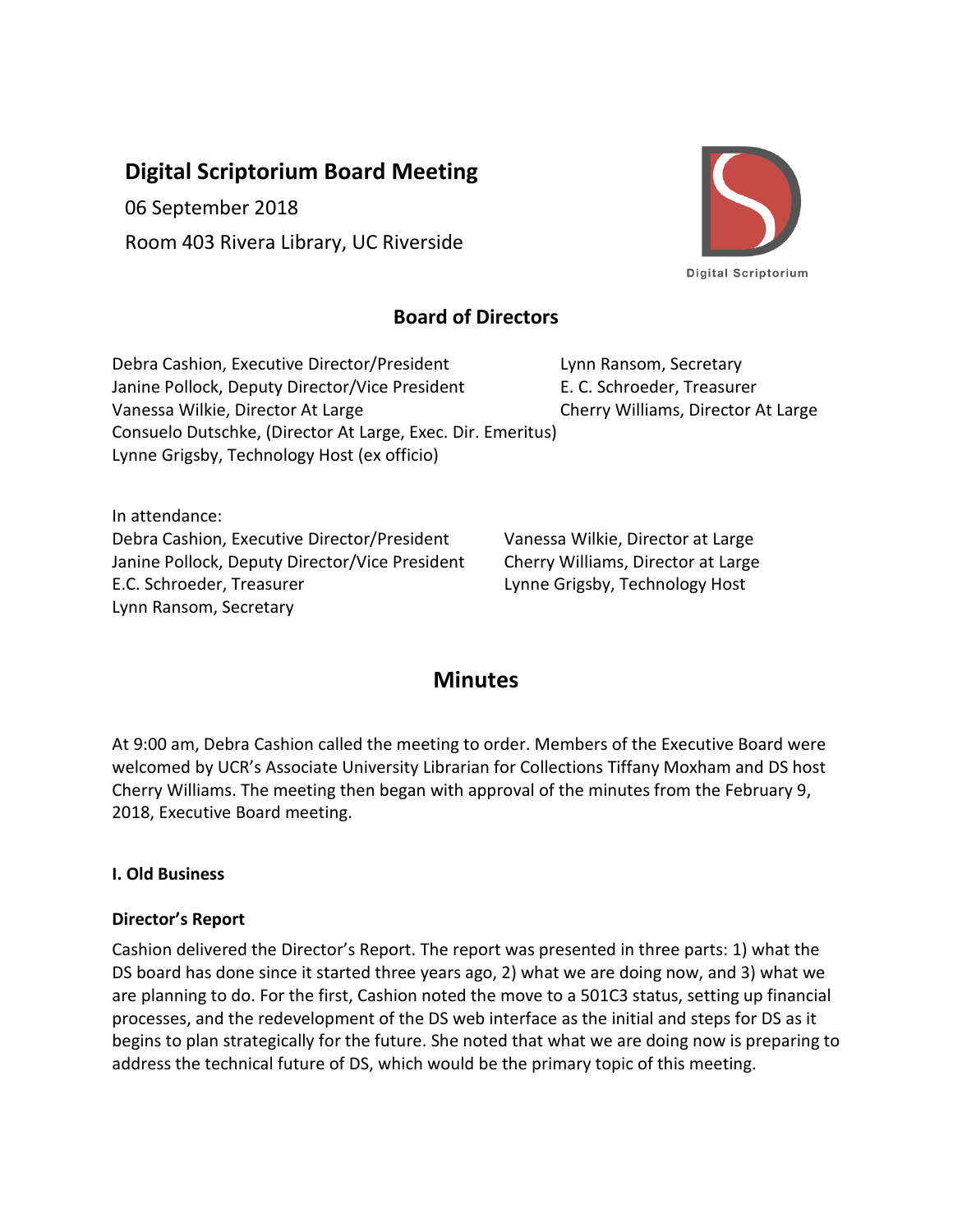Following the report, Cashion discussed some concerns that members of the Advisory Council had shared with her regarding the Board's decision to remove two databases from the DS website, Nadezda Kavrus-Hoffman's Catalog of Greek manuscripts and the Census of Petrarch Manuscripts compiled by Dennis Dutschke. While the Board appreciates the concerns expressed by the Advisory Council, the board felt that the decision to remove the two census databases had been made following a series of discussions at previous meetings, including the annual meeting at Harvard in September 2016, as posted in the Minutes on the Governance page of the DS website. The Board nevertheless resolved to improve engagement with the Advisory Council.

E.C. Schroeder then raised several questions of the structure of the Advisory Council, including: 1) can we better define the role of the Advisory Council; 2) whether term limits should be considered, similar to those of the Board of the Directors. The Board agreed that clarification of structure and purpose is in order and will contact the AC to ask for feedback and suggestions for codifying the role of the A.C. as a standing committee appointed by the Board.

To conclude the discussion of the Advisory Council and its concerns about DS not hosting the two census databases, Lynne Grigsby suggested that Berkeley could put the databases on the Internet Archive for online access and then return the data to the authors with possible options for other avenues for storage, including the Schoenberg Database of Manuscripts. Lynn Ransom offered the assistance of her staff if the authors decided to pursue this alternative.

#### **Elections**

Janine Pollock reported on the election for a new board member following Consuelo Dutschke's stepping down from the board to serve on the Advisory Board. In June of 2018, the Nomination Committee (Janine Pollock and Lynn Ransom) put out a call for nominations. David Faulds of the Bancroft Library at UC-Berkeley responded with a self-nomination. The board accepted the nomination and agreed to formally recognize outgoing member Consuelo Dutschke and thank her in absentia for her contributions to DS over many years. Remaining members of the board agreed to stand for re-election. Elections will be held at the annual meeting on the following day, September 7, 2018.

Further discussion on attracting future board members followed and strategies for doing so. Most obviously, new members need to be added. Schroeder suggested holding the meeting in Chicago, where there are currently manuscript collections but no members, in order to attract those collections. All agreed that this would be worthwhile and Cashion will follow up. Ransom and Pollock volunteered to hold the meeting in Philadelphia if Chicago does not work out.

#### **Treasurer's Report**

Schroeder delivered the Treasurer's report noting first which institutions have not paid: Tufts, the Beinecke Library, and the Free Library of Philadelphia. He confirmed that he would follow up on those with Meilin at Berkeley to see what happened.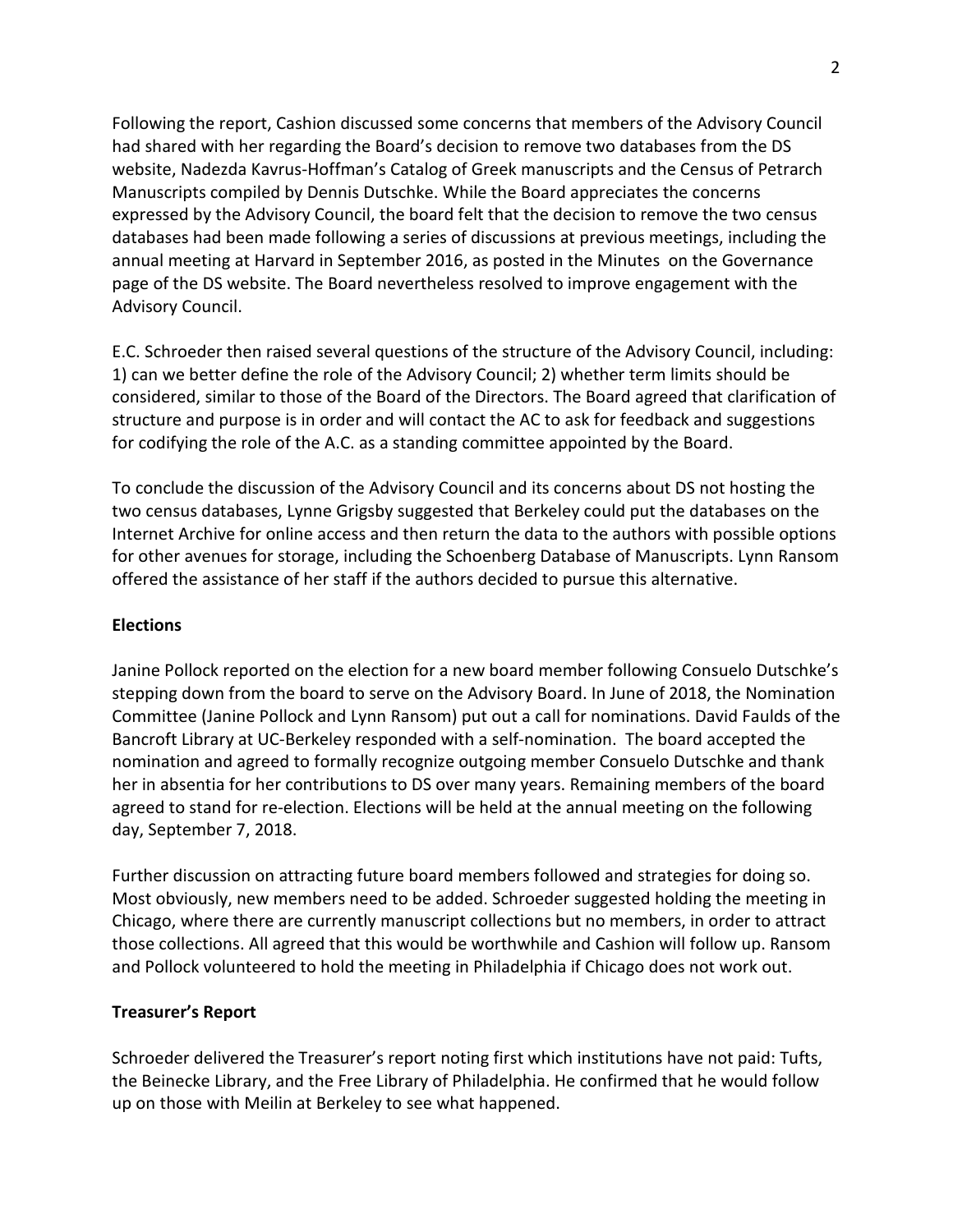Cashion raised the possibility of starting an operating budget, which would allow DS to pay for meeting expenses, publicity, and other operating expenses. Up to this point, all expenses have been covered by Cashion out of pocket. Schroeder asked if funds could come from membership fees if obligations to Berkeley are met. Cashion noted that we have consistently fallen short of what DS owes to Berkeley each year for technical hosting. She asked the Board to contribute to the fund as a start, which was met with general approval. Several suggested going to the Advisory Council to ask them to provide further support. Schroeder agreed to help DC with a strategy to approach members. Grigsby suggested we open a Paypal account and Cashion promised to investigate tools for accepting online donations.

#### **Membership Report**

Vanessa Wilkie reported that in the past year, DS acquired one new member, the University of Oregon. She suggested creating a new membership category "on deck hustling" that would identify institutions that are close to joining but haven't due to various issues. The first of these would be Ohio State University and Northwestern University, which have both expressed interests but face institutional hurdles. Schroeder also suggested Southern Methodist University (Bridwell Library), the Newberry Library, University of Chicago, University of Illinois-Urbana-Champaign, and Western Michigan University, where Advisory Committee member Liz Teviotdale could help.

Wilkie also requested and shared feedback from the Ransom Center at the University of Texas at Austin and Notre-Dame University: the Ransom Center said major cuts to recurring state funding made belonging to DS unjustifiable, stating that "DS doesn't offer clear and significant benefits." Notre-Dame University offered a lengthy and detailed response, which Wilkie summarized: they think Cashion is taking DS in good direction; they might consider re-joining if membership is free to those who contribute data content; they had concerns about better quality control of data; and they questioned whether the platform and utility is not on par to cost. In short, they felt that it is hard to make case for funding in the present.

#### **Technology Host Report**

Lynne Grigsby provided some key updates regarding technology. Wordpress is changing on the backend, which will change blog posting and edit functions. Cashion and Ransom agreed to take a training course with Lynne's staff. Grigsby also noted that the Beinecke images that were missing from the online platform are now in DS and the problem has been resolved. She reported that work continues on the MARC records export to Huntington (which will be discussed in more detail by Wilkie tomorrow). Grigsby also requested that an Excel spreadsheet be submitted from the work done at the Medical Library at Yale by members of the Advisory Committee.

Of special note, Grigsby reported that Berkeley has signed contract with Tind, a Norwegian based company [\(http://info.tind.io/ils\)](http://info.tind.io/ils), for its Digital Asset Management System (DAMS).